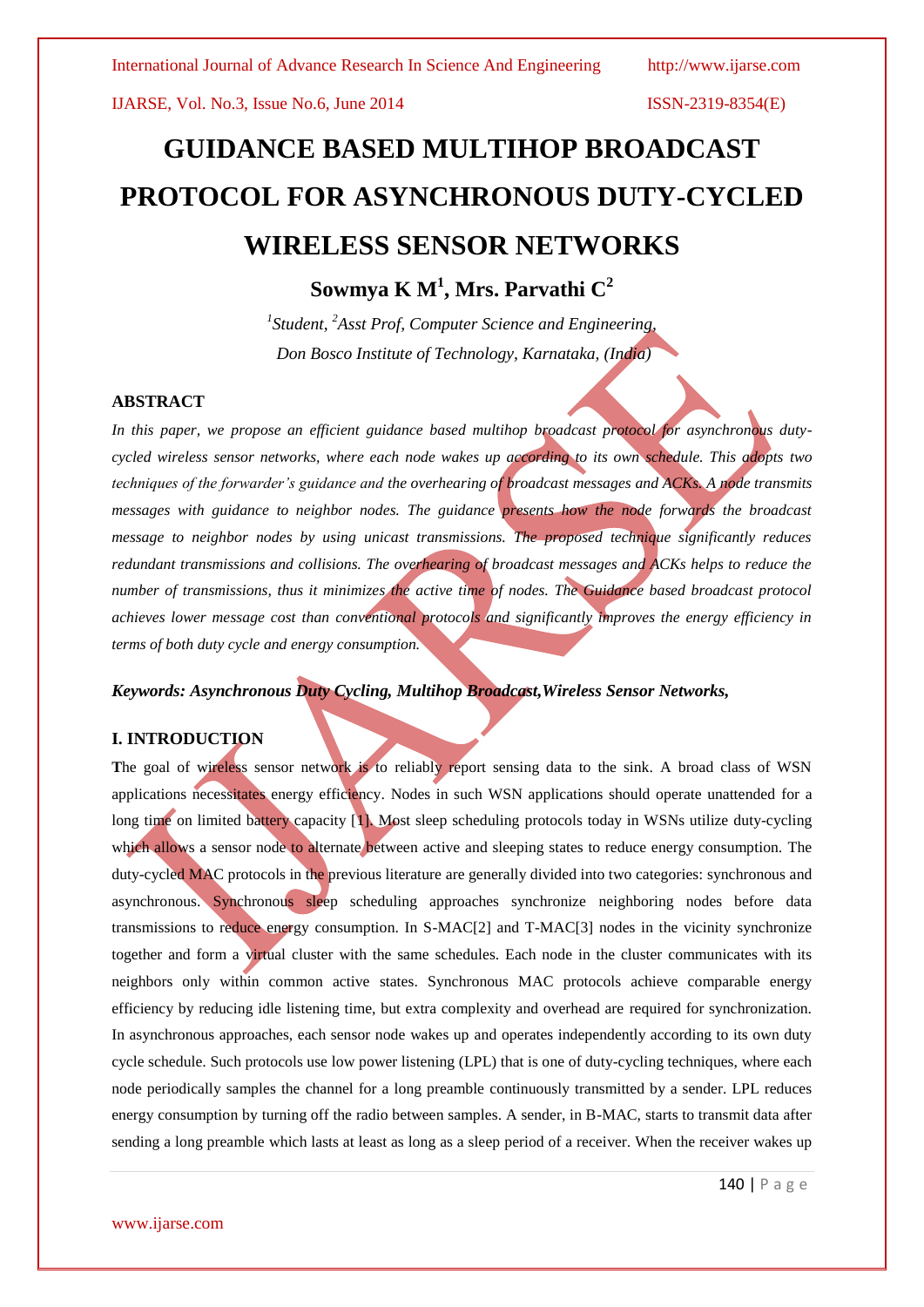and detects the preamble, it stays awake to receive data following the preamble. However, a node may unnecessarily stay awake to receive data destined to other nodes. To solve this problem, X-MAC replaces a long preamble with a bunch of sequential short preambles. Each preamble contains the target address and it allows nodes not involved in the communication to go to sleep immediately.

#### **1.1 Broadcast in wireless sensor Networks**

The common goal of broadcast in WSNs is to deliver data to every node in a network. Broadcast can be divided into two types: single hop broadcast and multihop broadcast. Single hop broadcast involves transmitting messages to all neighbor nodes within 1-hop distance from a sender. Multi-hop broadcast involves forwarding a message to all nodes that compose a network. In multihop broadcast, nodes that received the broadcast message operate as new senders to forward the message to their neighbor nodes.

#### **1.1.1 Single-Hop Broadcast**

Single-hop broadcast is quite simple in synchronous MAC protocols. Synchronized nodes easily exchange broadcast messages on their common schedules. More-over, one broadcast message can reach multiple neighbor nodes. However, asynchronous MAC protocols are inherently weak for supporting single-hop broadcast, since nodes wake up independently. In asynchronous WSNs, nodes wake up according to their own duty cycle schedules. Therefore, it is challenging to efficiently support single-hop broadcast for asynchronous WSNs.

#### **1.1.2 Multi-Hop Broadcast**

Multi-hop broadcast is a crucial service for higher-level operations in WSNs. The goal of multi-hop broadcast is to deliver a broadcast message to all nodes in a network. For data collection, nodes propagate queries across the whole network. Multi-hop broadcast is also used for network maintenance services such as network configuration and network reprogramming. Broadcast is comparatively simple in single-channel communication protocols, because only one channel is employed for data transmission

### **II. RELATED WORKS**

DW-MAC which is one of synchronous sleep scheduling protocols supports multihop broadcast by using multihop forwarding. An operational cycle in DW-MAC is divided into three parts: Sync, Data, and Sleep. Each node synchronizes its clock with its neighbor nodes during the Sync period. During the Data period, a sender that wants to broadcast transmits a scheduling frame (SCH) which indicates the starting point for the broadcast transmission that will be performed within a following Sleep period. The sender starts broadcasting a message at that point. Every node receiving the broadcast message becomes a new sender to forward it to other nodes.

DW-MAC simply extends multihop forwarding without substantially increasing overhead in order to support multihop broadcast. Multihop broadcast in asynchronous approaches is substantially complicated due to independent sleep schedules of nodes. However, both schemes are very inefficient because a node receives multiple copies of the same message. These redundant transmissions cause frequent collisions, followed by unnecessary energy consumption. Therefore, multihop broadcast for asynchronous approaches should minimize redundant transmissions and collisions. ADB is recently proposed to support multihop broadcast for asynchronous duty-cycled sensor networks. ADB is designed based on RI-MAC. ADB adopts unicast and

141 | P a g e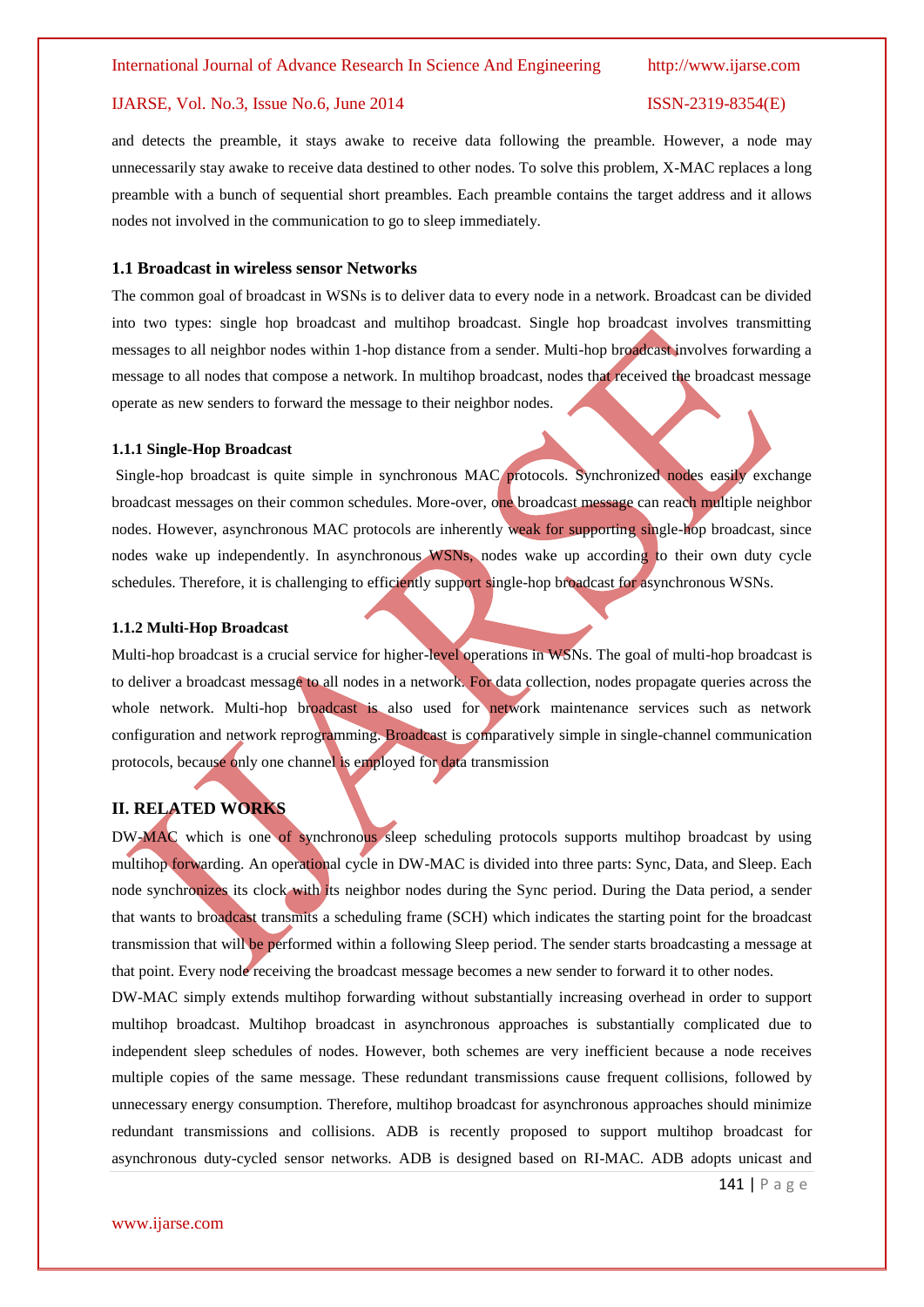updates the receiver information on the broadcast progress, which enables each node to avoid redundant transmissions by allowing transmission delegating.



#### **Fig.1. WSN with heterogeneous topologies.**

In Figure 1, node S is a source node and node A wakes up earlier than node B. Upon receiving node A's beacon, node S sends A a broadcast message including an ADB footer that indicates the broadcast progress and the link quality information of S. Looking into the footer, node A recognizes that the quality of the link between nodes S and B is poorer than that of link between itself and B. Node A decides to forward the broadcast message to node B and inform node S of this fact by sending ACK with a new footer. Upon receiving this ACK, node S delegates handling of node B to node A. However, ADB does not efficiently support multihop broadcast in polygonal topologies except triangle shapes. For example, in Figure 1, nodes S, C, E, and D compose a quadrangular topology where node C and node E are located out of each other's communication range. Node S sends a broadcast message including a footer to node C. However, the link quality between nodes S and E in the footer is useless to node C since C and E cannot communicate with each other.

Similarly, node E also ignores the link quality between nodes S and C after receiving the broadcast message from S. Both nodes C and E stay active to forward the broadcast message to node D. After node D wakes up, they simultaneously forward the broadcast message to D and a collision occurs at D. Each of nodes C and E retransmits the collided message by using backoff. As a result, node D will receive the two identical broadcast messages after the collision. This problem will lead to the unnecessary energy dissipation and the reduced lifetime of the network. The frequency of triangles decreases as the network is getting sparser. In sparse networks, the ADB therefore would show the degraded performance in multihop broadcast.

The proposed Guidance based multihop broadcast protocol efficiently supports the multihop broadcast in sparse networks by using (i) the forwarder's guidance. In addition, the proposed protocol makes good use of (ii) the overhearing of broadcast messages and ACKs to minimize redundant transmissions. As a result, this shows good performance even in dense networks.

### **III. MOTIVATION AND NETWORK MODEL**

### **3.1 Motivation**

In WSNs, a topology generated by randomly deployed nodes includes various types of polygons (n-gons) such as triangles(3-gons), quadrangles (4-gons). The frequency of each n-gon is mainly affected by the network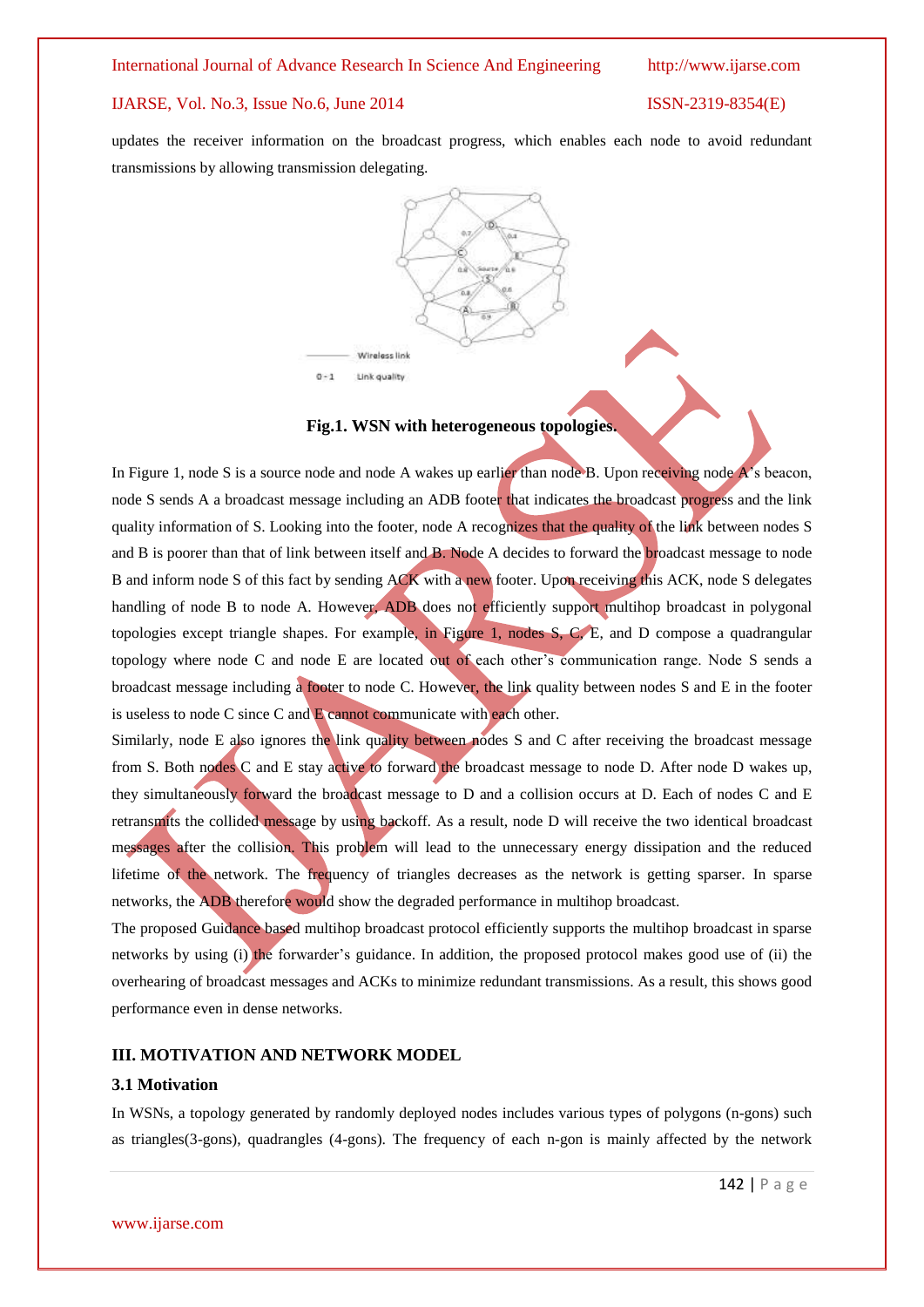density which is the average number of 1-hop neighbors per node. Dense networks have higher frequency of triangles than sparse networks. In other words, the occurrence of n-gons where n is equal to or greater than 4 (referred to as n(≥ 4)-gons) becomes more frequent as the network is getting sparser. If walls or obstacles are located in a deployment area, the occurrence of  $n \geq 4$ -gons is more frequent because the number of wireless links between nodes is reduced. In addition, controlling transmission power is also one of reasons for an increase in the number of  $n \geq 4$ )-gons.

#### **3.2 Network Model**

We consider a WSN consisting of fixed nodes that do not have an ability to move. Topology changes (e.g., the addition of a new node, or the elimination of a node from the network due to node fault or exhausted battery power) are infrequent and link quality information are valid for a relatively long time (approximately a few minutes). In our network model, a transmission of a message is very likely to be unsuccessful when a node sends the message over a poor link. If this happens, the retransmission is required and therefore results in additional energy consumption. To avoid retransmissions, a node should send messages over links with as good quality as possible. Guidance based broadcasting uses knowledge of wireless link quality which can be provided from existing link estimation mechanisms such as four-bit link estimation [5]. This link estimator uses various signal and decoding statistics such as RSSI (Received Signal Strength Indicator), SNR (Signal to Noise Ratio), LQI (Link Quality Indicator). The Guidance Based Broadcasting operates based on RI-MAC and uses a beacon message generated by a receiver for the start and acknowledgement of a data transmission. RI-MAC achieves higher throughput, higher energy efficiency, and lower end-to-end delay compared to the prior asynchronous approaches.

We consider that a MB procedure is to propagate one broadcast message to all nodes in a network. A node may receive identical broadcast messages from multiple neighbors. In addition, collisions may occur when multiple senders attempt to transmit broadcast messages to a common node. Both redundant transmissions and collisions result in longer idle listening and more energy consumption because a node which has a broadcast message should stay awake and listen the channel until all of its neighbor nodes are covered. A covered node represents that it already received the broadcast message. Each node maintains a 1-hop neighbor table that consists of a 1 hop neighbor list and quality information of links between itself and each of its neighbor nodes. We denote the neighbor list of node s as  $N(s)$  and we denote the link quality between s and a neighbor node r as  $LQ(s, r)$ . Node s generates an advertisement message including the sequenced pairs of N(s) and LQ(s, r). The node s then exchanges this advertisement message with its neighbor nodes to share the link quality information. We refer to this as the advertisement procedure.

Advertised information helps for a node to decide either to take responsibility for covering of an uncovered neighbor node or to delegate this transmission to another node that has a better link. The advertisement procedure is periodically conducted and the advertising period is configurable by a network administrator. Each node maintains another table, 2-hop neighbor table which is composed of 2-hop neighbor list and link quality information obtained through the advertisement procedure. Supporting  $n(\geq 5)$ -gon makes the protocol much more complicated. For example, 3-hop neighbor information is required in case of a 5-gon shape. However,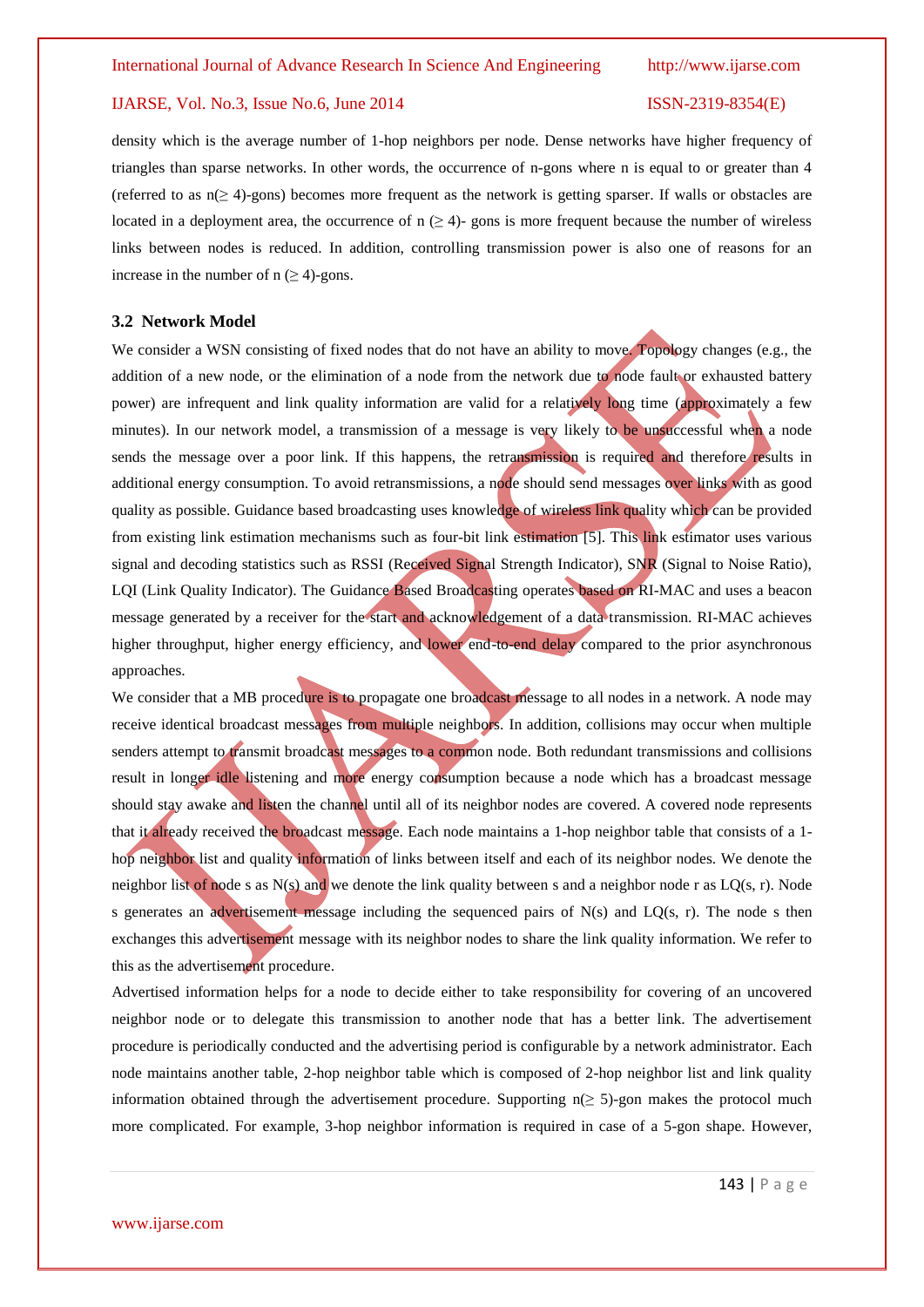#### International Journal of Advance Research In Science And Engineering http://www.ijarse.com

#### IJARSE, Vol. No.3, Issue No.6, June 2014 ISSN-2319-8354(E)

supporting n(≥ 5)-gon yields very little performance improvement due to the very low frequency of n(≥ 5)-gon. Therefore, in guidance based broadcasting, it would be enough to maintain 2-hop neighbor information.

### **IV GUIDANCE BASED BROADCAST PROTOCOL**

In this section, we describe the details of guidance based broadcast protocol. We propose two techniques of the forwarder's guidance and the overhearing of broadcast messages and ACKs[6]

### **4.1 Overview of the Forwarder's Guidance**

In broadcast, there are two types of senders: a source node of broadcast and a node that forwards a broadcast message generated by a source node. We refer to both of them as forwarders. In multihop broadcast, a forwarder s transmits a broadcast message i, BPKTi, to each neighbor node r. Node r prepares to work as a new forwarder after receiving BPKTi. If there is a node v which is a common uncovered neighbor of nodes s and r, v will receive two identical BPKT is from both s and r. In addition, a collision will occur if nodes s and r simultaneously transmit BPKTi to node v. guidance based **broadcasting** can significantly reduce redundant transmissions and collisions by using the forwarder's guidance.

When a forwarder s sends BPKTi, it constructs sets as shown in Table I. Each set is one of subsets of N(s) and should satisfy following two conditions:

> $N(s) = N^{i}_{\text{cv}}(s) \cup N^{i}_{\text{ucv}}(s),$  (1)  $N^i_{\text{objg}}(s) = N^i_{\text{ucv}}(s) - N^i_{\text{dg}}(s)$  (2) **TABLE 1**

### **Sets for a forwarder with broadcast message BPK**T i

| <b>Set</b>             | <b>Element</b>                                                | <b>Initial set</b> |
|------------------------|---------------------------------------------------------------|--------------------|
| $N^i_{\text{cv}}(s)$   | Covered neighbor nodes by BPKT <sup>1</sup>                   |                    |
| $N^1_{ucv}(s)$         | Uncovered neighbor nodes                                      | N(s)               |
| $N^i_{\text{objg}}(s)$ | Neighbor nodes which forwarder s is obligated to cover        | $N^1_{ucv}(s)$     |
| $N^1_{dg}(s)$          | Neighbor nodes of which covering is deligated to another node |                    |
|                        | with better link quality                                      |                    |

The forwarder s is obligated to send BPKTi to every node in  $N^i_{\text{objg}}(s)$  by using unicast. We refer to  $N^i_{\text{objg}}(s)$  as the obligation set of the forwarder s. Before the forwarder s transmits BPKTi to a neighbor node  $r \in N^i_{\text{objg}}(s)$ , it generates a guidance list (GL) for r, which is piggybacked in BPKTi. Through the advertisement procedure, node s has obtained the neighbor list of node r (v1, ..., v|N(r)|  $\in$  N(r)) and the link quality information of r  $(LQ(r, v1), \ldots, LQ(r, v|N(r)|)).$ 

Node s as a forwarder provides the guidance about how node r covers each of neighbor nodes of r. We denote the guidance from node s to node r as GLsr and it is composed of GLsr  $[v1], \ldots, G\text{Lsr}[v|N(r)]$ . The forwarder s assigns one of the following guidance states to GLsr [v] for each node  $v \in N(r)$ :

 $GLsr[v] = COVERED$  if nodes v and s are the same node or v is already covered.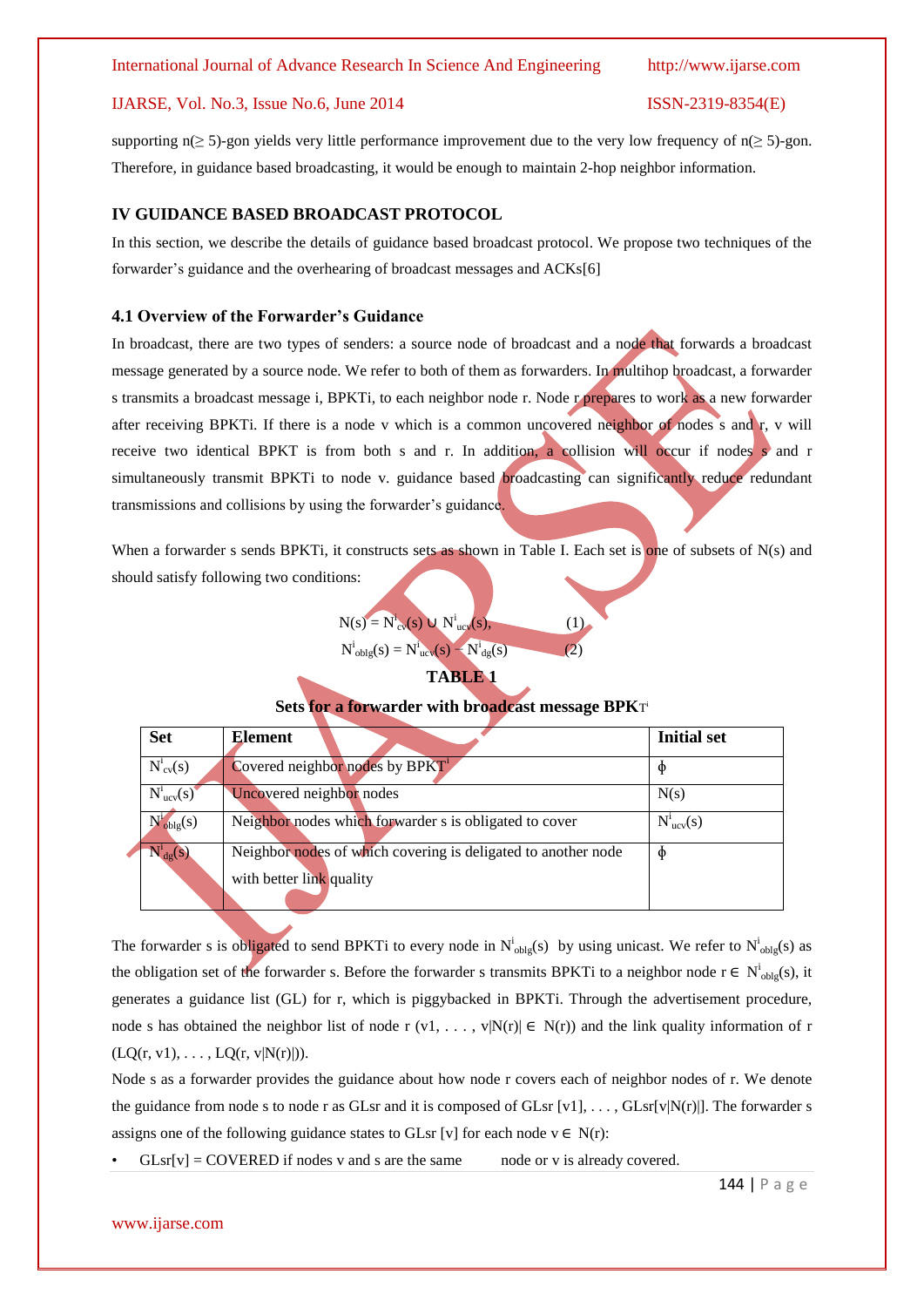- $GLsr[v] = DELEGATED$  if covering of node v is delegated to another node that can be either the forwarder s or any other 1-hop neighbor of node v except node r.
- $GLsr[v] = OBLIGATED$  if node r is obligated to cover node v. Since node r has the best link quality to node v among the neighbors of node s, r has responsibility for forwarding BPKTi to v.

 GLsr is delivered to node r with BPKTi. Before working as a new forwarder, node r eliminates the IDs of nodes assigned by COVERED or DELEGATED state from its obligation set. The new forwarder r will cover the reduced set of its neighbor nodes by the aid of the forwarder's guidance from node s.

### **4.2 The Forwarder's Guidance Details**

#### **Algorithm 1** Procedure CONSTRUCT GL()

- 1: // s: forwarder, r: receiver, i: broadcast message i
- 2: **for** each node  $v \in N(r)$  **do**
- 3: **if**  $v \in N^i_{cv}(s)$  or  $v = s$  **then**
- 4:  $GLsr[v]$  ← COVERED
- 5: **else if**  $v \in N^i_{ucv}(s)$  **then**
- 6: **if**  $LQ(s, v) \geq LQ(r, v)$  **then**
- 7: GLsr[v] ←DELEGATED
- 8: **else**
- 9: GLsr[v] ←OBLIGATED

10: 
$$
N^i_{dg}(s) \leftarrow N^i_{dg}(s) \cup \{v\}
$$

11: 
$$
N^i_{\text{objg}}(s) \leftarrow N^i_{\text{objg}}(s) - \{v\}
$$

12: **end if**

```
13: else // if y \in N(s)
```
14: find the node t which has the best quality link to v among s's neighbor nodes

```
15: if r = t then
```

```
16: GLsr[v] ←OBLIGATED
```

```
17:\mathbf{N}_{\mathrm{dg}}^{i}(\mathbf{s}) \leftarrow \mathbf{N}_{\mathrm{dg}}^{i}(\mathbf{s}) \cup \{\mathbf{v}\}\
```

```
18:
                              \mathbf{N}_{\text{objg}}^{i}(\mathbf{s}) \leftarrow \mathbf{N}_{\text{objg}}^{i}(\mathbf{s}) - \{v\}
```

```
19: else
```

```
20: GLsr[v] \leftarrowDELEGATED
```
- 21: **end if**
- 22: **end if**

# 23: **end for**

Before a forwarder s transmits a broadcast message to a receiver  $r \in N^i_{\text{objg}}(s)$ , it executes Algorithm 1 to make GLsr. The procedure of constructing the GL consists of three parts. First, if node v which is a neighbor node of the receiver r is already covered, GLsr[v] is simply set to COVERED (lines  $3 - 4$ ). If node r receives GLsr [v] = COVERED from the forwarder s, r will never do anything for node v because v is already covered.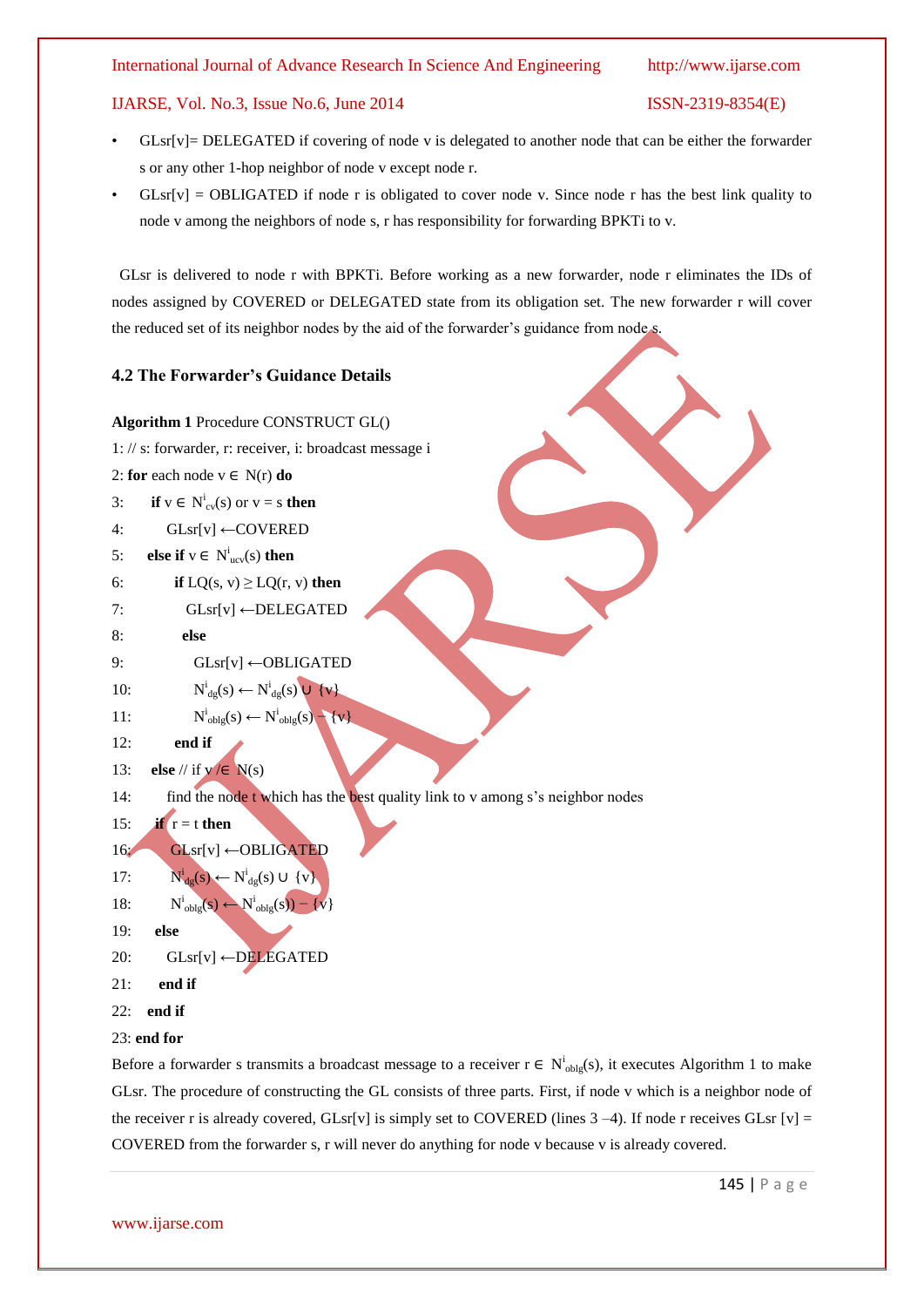#### International Journal of Advance Research In Science And Engineering http://www.ijarse.com

#### IJARSE, Vol. No.3, Issue No.6, June 2014 ISSN-2319-8354(E)

The second part (lines  $7 - 12$ ) is a case that node v is a common neighbor of nodes s and r (v ∈ N(r) ∩ N(s)). To avoid sending the broadcast message over a poor link, Guidance based broadcasting makes the following guidance to choose the forwarder which covers node v:

• If  $v \in N^i_{ucv}(s)$  and  $LQ(s, v) \ge LQ(r, v)$ , GLsr [v] is set to DELEGATED.

• If  $v \in N^i_{ucv}(s)$  and  $LQ(s, v) < LQ(r, v)$ , node s assigns GLsr[v] OBLIGATED and updates  $N^i_{dg}(s) \leftarrow N^i_{dg}(s)$  $\cup \{v\}$  And  $N^i_{\text{objg}}(s) \leftarrow N^i_{\text{objg}}(s) - \{v\}.$ 

Node r will work as a new forwarder after receiving GLsr piggybacked in BPKTi from node s. If node r receives GLsr  $[v]$  = DELEGATED, r will not do anything for node v because v will be covered by another node which has better link quality to v than r. Node r will cover node v only if GLsr [v] is OBLIGATED.

The last part (lines  $13 - 21$ ) is a case that node v is not a neighbor of a forwarder s (v ∈ N(r) – N(s)). This part is executed when a forwarder is one of nodes forming a quadrangular topology. The forwarder s does not have any knowledge of whether node v is already covered (because nodes s and v cannot communicate with each other). Assume that there are two or more neighbors of node  $\boldsymbol{s}$  can communicate with node v. We denote them as r1, ..., rn. If forwarder s assigns OBLIGATED to all of GLsr1  $[v]$ , ..., GLsr n[v], redundant transmissions and collisions will occur because all nodes r1, . . . , rn will attempt to cover node v. To prevent this problem, a forwarder s gives the guidance (OBLIGATED or DELEGATED) to each node of  $\mathbf{I}$ , ..., rn. Node s gives OBLIGATED only to a node rt which has the best link. Node s, then, gives DELEGATED to other nodes r1, ... , rt−1, rt+1, . . . , rn. The node rt receiving GLsr t [v]= OBLIGATED will only attempt to cover node v. A forwarder s transmits BPKTi with the GL to each neighbor node  $r \in N_{\text{objg}}^i(s)$ . Upon receiving BPKTi, each

node r sends an acknowledgement message to node s. Let ACKi be an acknowledgement message to signify receipt of BPKTi. After receiving ACKi from node r, node s updates the sets as follows:

| $\text{Ni } \text{cv}(s) = \text{Ni } \text{cv}(s) \cup \{r\}$ | (3) |
|----------------------------------------------------------------|-----|
| Ni ucv(s) = Ni ucv(s) - $\{r\}$                                | (4) |
| Ni oblg(s) = Ni oblg(s) – $\{r\}$                              | (5) |

If Ni oblg(s) becomes empty, the forwarder finishes broadcast and goes to sleep. A receiver node r executes the ANALYZE GL procedure after receiving BPKTi. The purpose of this procedure is to analyze a guidance list delivered from a forwarder s and to follow the guidance. As shown in Algorithm 2, node r decodes the GLsr piggybacked in BPKTi to decide how to handle each neighbor node  $v \in N(r)$ . First, if GLsr [v] is COVERED, node r adds the ID of node v into  $N_{cv}^i(r)$  and removes it from both  $N_{ucv}^i(r)$  and  $N_{oblg}^i(r)$  (lines 7 – 10). Second, if GLsr[v] is DELEGATED, node r inserts the ID of node v into Ni dg(r) and eliminates it from  $N^i_{\text{objg}}(r)$  (lines 11  $-13$ ). Node r examines whether  $N^i_{\text{objg}}(r)$  is empty after analyzing the GLsr. If Ni oblg(r) is empty, node r goes to sleep immediately. Otherwise, node r serves as a new forwarder and performs the same procedures as explained above.

**Algorithm 2:** Procedure ANALYZE GL(s,i)

1: // s: forwarder, r: receiver, i: broadcast message i 2: Nicv(r)  $\leftarrow \varphi$ 3: Niucv(r) ← N(r)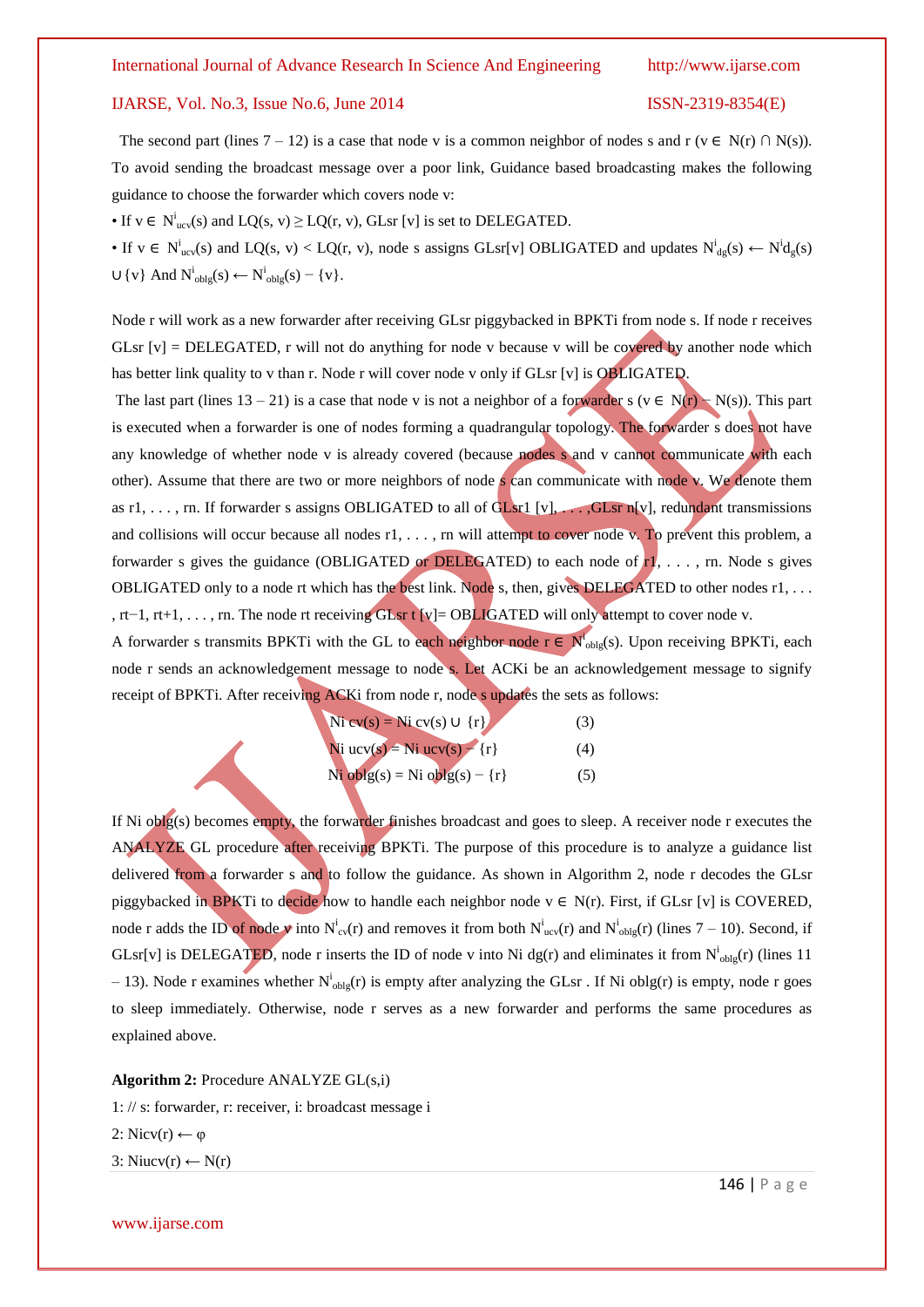

**Figure 3(b) Operation of the forwarder's guidance in a complex topology including a quadrangle**

Figure 3(a) shows the operation of the forwarder's guidance of EMBA in a triangular topology formed by S, R, and V . The source node S initiates to broadcast with BPKTi. In the triangle, node S transmits a broadcast message with  $GLsr[v] = OBLIGATED$  to node R if the link quality between nodes R and V is better than that between nodes S and V . Node V , therefore, will be covered by node R without any redundant transmissions or collisions. If the link quality from S to V is better than that from R to V, node S informs node R that covering of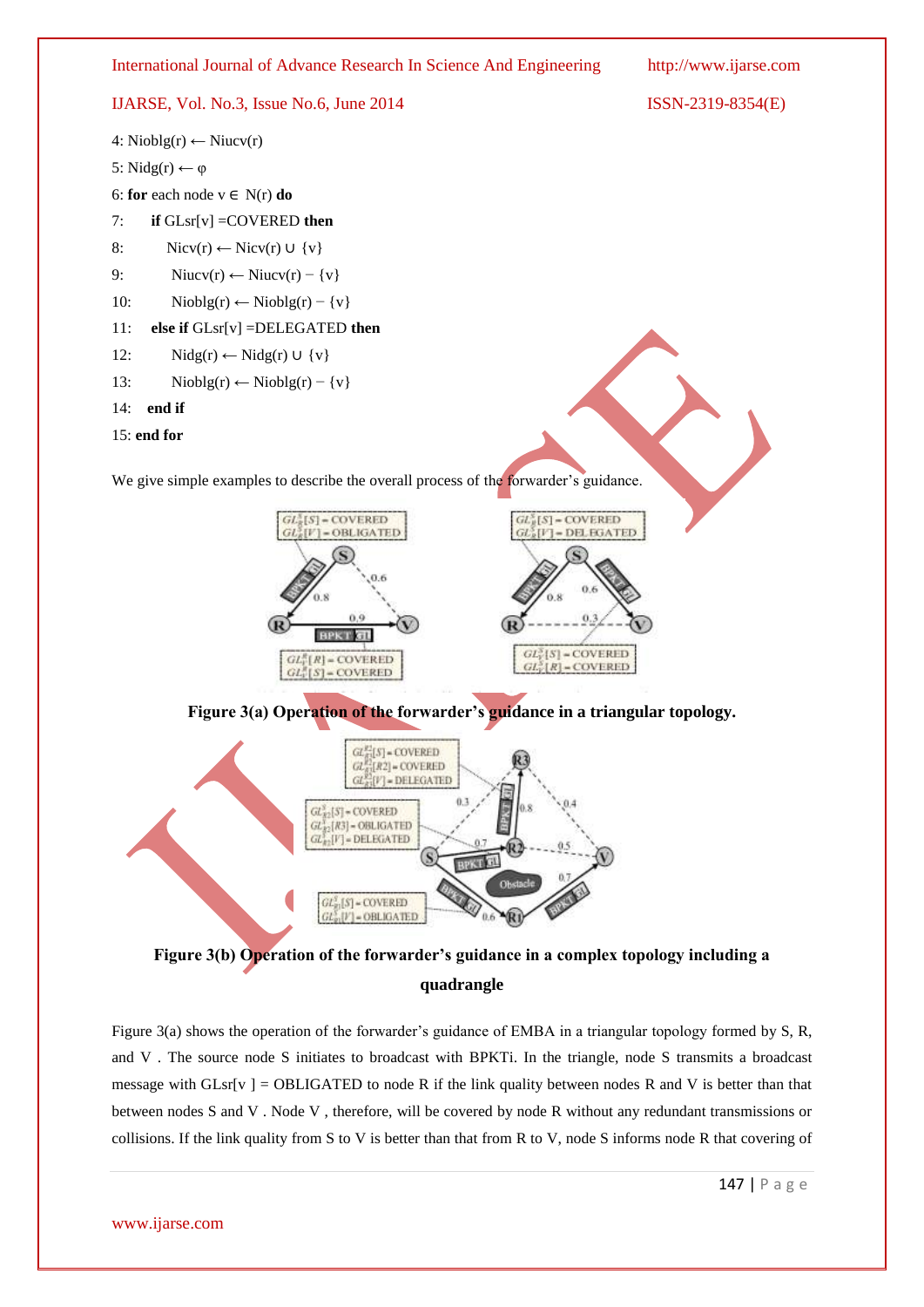node V is delegated to the original forwarder S. Therefore, node R does not attempt to cover node V and it goes to sleep immediately upon receiving GLsr[v]= DELEGATED.

Figure 3(b) gives an example of the operation of EMBA in a complex topology which includes a quadrangle formed by four nodes: S, R1, R2, and V . Node S transmits BPKTi to only nodes R1 and R2, but not R3. If forwarder S sends BPKTi to node R3, the probability of message loss will be increased due to the poor link between S and R3. Therefore, covering of node R3 is delegated to node R2 which has the better link to R3. If without the forwarder's guidance, node V will receive the same broadcast messages from nodes R1, R2, and R3. In EMBA, node V will be covered only by node R1 since forwarder S gives GLS R1[V] = OBLIGATED only to R1 that has the best link quality to V. As a result, nodes R1, R2, and R3 can avoid redundant transmissions and collisions.

#### **4.3 The Overhearing of Broadcast Messages and ACKs**

EMBA adopts another technique of the overhearing of broadcast messages and ACKs (BPKTi and ACKi). If a forwarder overhears BPKTi or ACKi destined to a certain node during an active state, it can eliminate the ID(s) of the node(s) specified in the message from its obligation set. Therefore, the number of transmissions required for covering of neighbor nodes will be reduced. This technique significantly increases energy efficiency by reducing the active time of each forwarder and the number of transmissions. This proposed technique is more efficient in dense networks since the number of overhearable messages increases.

If forwarder x overhears BPKTi transmitted from node u to node v during an active state, it updates the sets as follows:

| $Nicv(x) \leftarrow Nicv(x) \cup \{u\}$                  | (6) |
|----------------------------------------------------------|-----|
| Niucv(x) $\leftarrow$ Niucv(x) – {u}                     | (7) |
| $\text{Niology}(x) \leftarrow \text{Niology}(x) - \{u\}$ | (8) |
| $Nidg(x) \leftarrow Nidg(x) - \{u\}$                     | (9) |

A transmission of ACKi message indicates that both a forwarder and a receiver are already covered. Overhearing ACKi can reduce the size of the obligation set of a forwarder more quickly than overhearing BPKTi. If forwarder x overhears ACKi destined from node u to node v, it updates the sets as follows:

| $Nicv(x) \leftarrow Nicv(x) \cup \{u, v\}$                  | (10) |
|-------------------------------------------------------------|------|
| Niucv(x) ← Niucv(x) – {u, v}                                | (11) |
| $\text{Niology}(x) \leftarrow \text{Niology}(x) - \{u, v\}$ | (12) |
| $Nidg(x) \leftarrow Nidg(x) - \{u, v\}$                     | (13) |

The number of transmissions required to complete broadcast is very closely related to the size of the obligation set. This simple technique significantly improves the performance of EMBA in terms of both the message cost and energy efficiency.

### **4.4 Handling of Network Failure**

Guidance based broadcasting makes the best effort to avoid transmissions over poor links. Nevertheless, a message can be lost in the air either due to a collision or a link error. To support reliable multihop broadcast,